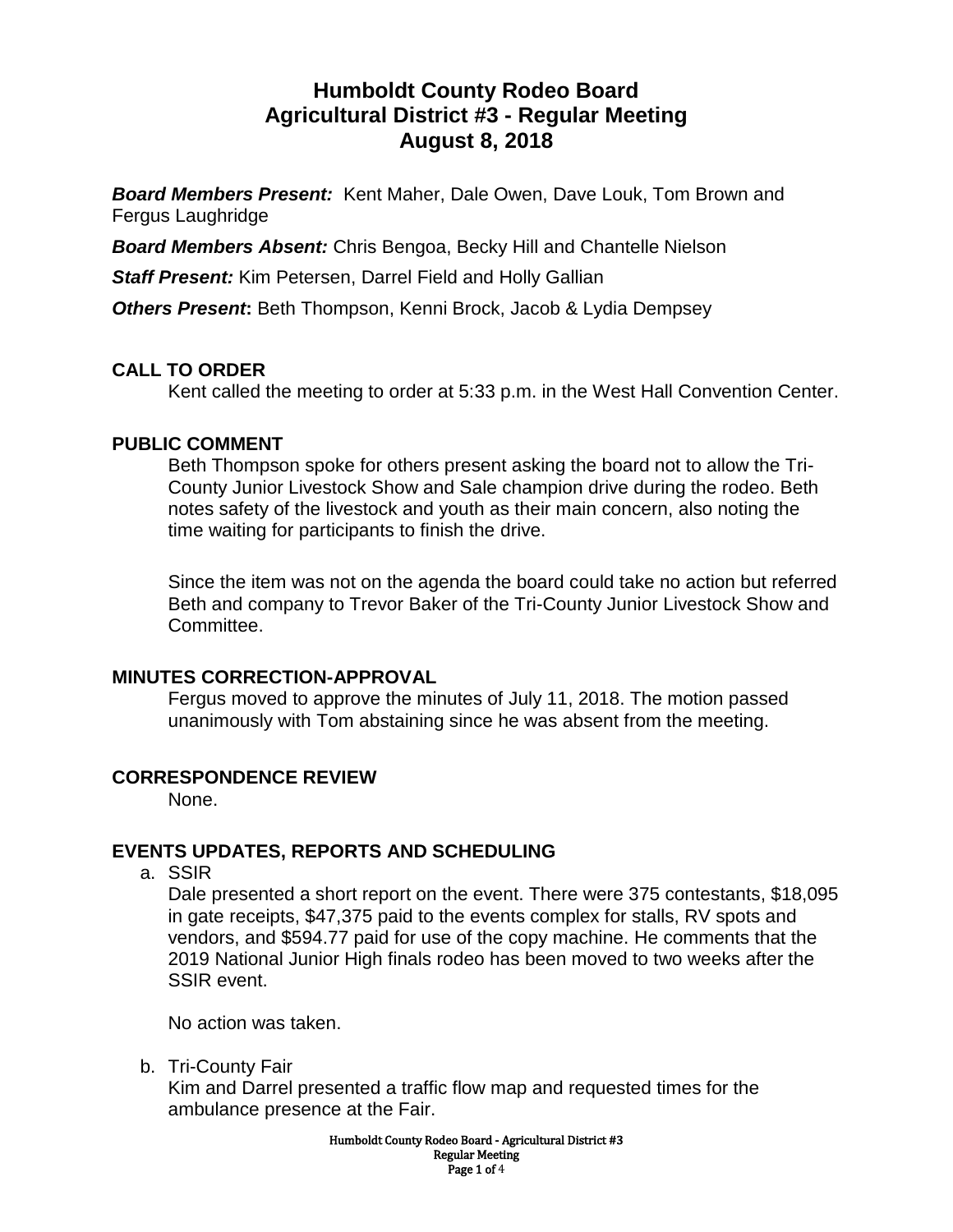Dave asked if the Show and Sale participants could drive further around the track to alleviate possible traffic jams.

Kim will make sure the track is open for the show and sale participants.

No action was taken

c. Ranch Hand Rodeo

Dale comments that some of our participants have asked that the Ranch Bronc riding and Steer Stopping events be removed from our event since they are not part of the WSRRA Finals event.

Staff commented that the bronc riding event is well received by the crowd and the steer stopping event is designed for the female team member. Consensus of the board is to continue with the Ranch Hand Rodeo events.

#### **WINNEMUCCA EVENTS COMPLEX (WEC)**

- a. RV spaces and covered stalls No report
- b. Office shed for staff

Kim asked the board to purchase an office for our stall check-in staff member, Karen Smith. He comments that the building could be used for storage and as an office. The price is \$8,130.00. The board would like to reconsider the fairgrounds layout before authorizing the purchase.

No action was taken.

c. Purchase of 8 space calf sorter from HS Rodeo Club – SSIR Dale asked the board if they want to purchase the 8 space calf sorter used by SSIR from the High School Rodeo Club and SSIR.

Fergus moved to pay 1/3 of the purchase price of \$4,200.00 providing that SSIR and the High School Rodeo Club will donate their interest in the sorter to Agriculture District #3. The motion passed unanimously.

#### **2017–2018 BUDGET REVIEW–MODIFICATION-APPROVAL**

Kim presented the budget report. At 100% of elapsed time tax revenues are at 169%, \$230,042.68 over budget. Fairgrounds revenues are at 150%, 40,973.75 over budget. Event Center revenues are at 138%, 23,142.06 over budget.

Fairgrounds expense are at 87%, \$135,805.79 under budget. Event Center expenses are at 97%, \$67,230.23 under budget. The total Events Complex expenses are at 94%, \$203,036.02 under budget.

No action was taken.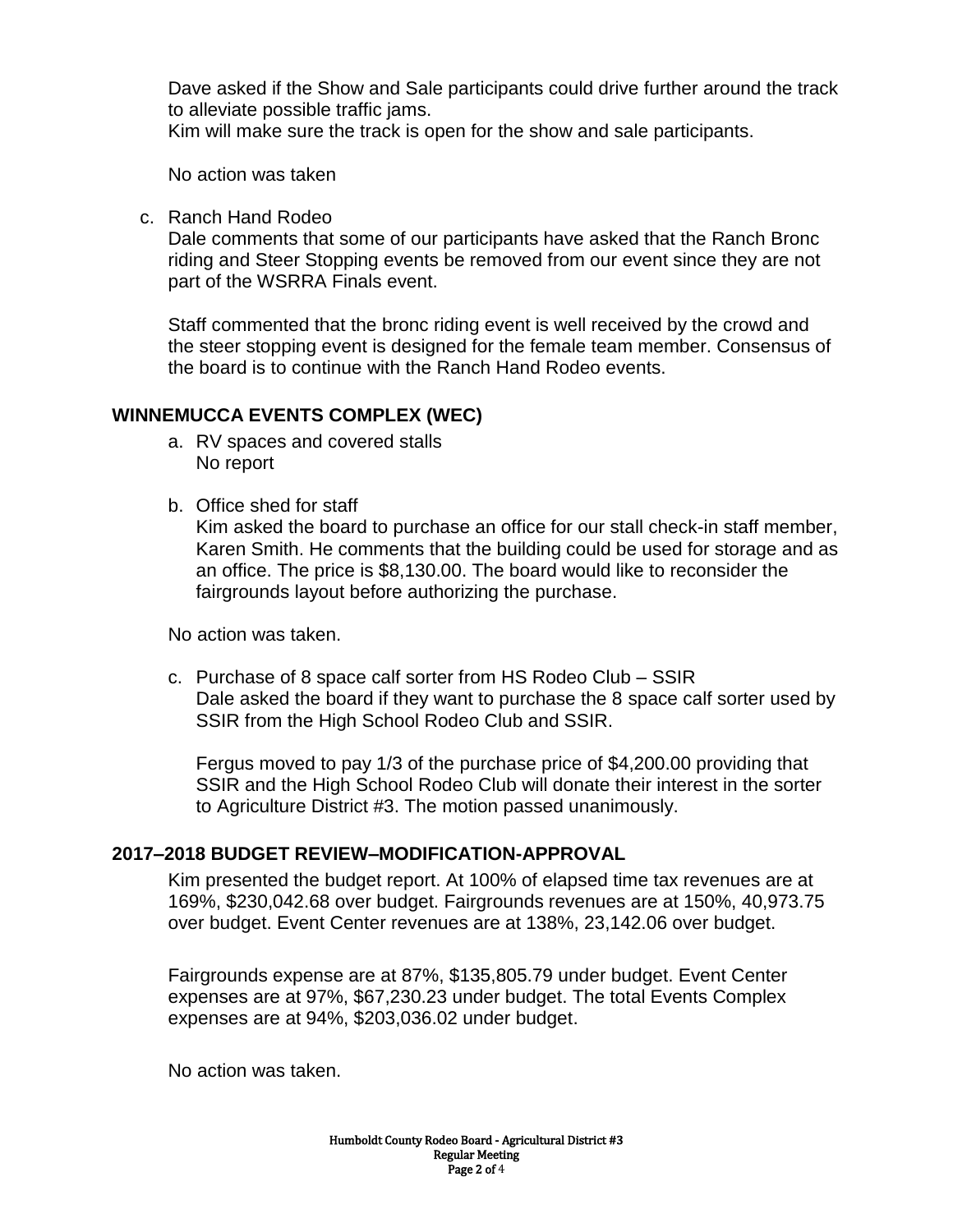#### **2017–2018 BUDGET REVIEW–MODIFICATION-APPROVAL**

Kim presented the report, at 16% of elapsed time all items are within the budget limits.

No action was taken

### **2018–2019 CAPITAL PROJECTS**

Kim presented the capital project expenses to date. In order to finish the new pavilion some items had to be cut from the budget, including \$24,000 for a new telephone system, \$250,000 to upgrade the Exhibit Hall restrooms to ADA specifications and \$45,000 for the horse tie up cover at the east side of the Event Center.

Capital projects completed include \$13,265.00 of the \$15,000 budget for gates and panels, \$39,450.00 of the \$40,000 budget to replace the Exhibit Hall swamp coolers, \$47,387.01 of the \$48,000 for LED lights in the Event Center, \$5,055.87 of the \$20,000 budget to Retro-fit the Event Center sound system and \$1,640,611.76 of the \$1,393,966.00 budget for the new pavilion.

Kim reports that the County has hired a person to write grants and may be able to get a grant to assist in upgrading the Exhibit Hall restrooms.

Kim recommends adding another loading chute, bleachers, Event Center Sound System and the horse tie-up cover to the next capital projects budget.

No action was taken.

#### **FAIRGROUNDS REPAIRS-MAINTENANCE**

Fergus asked for an update on the rocky arenas.

Kim reports that we are making progress.

The board asked for an update on the auction of surplus equipment authorized at a previous meeting.

Kim reports that he is working on it and will send the list to the County Administrator.

Dave asked that the loading chute be moved back to the livestock pavilion for the Labor Day show and sale.

No action was taken.

#### **VOUCHERS-EXPENDITURES APPROVAL**

Humboldt County Rodeo Board - Agricultural District #3 Regular Meeting Page 3 of 4